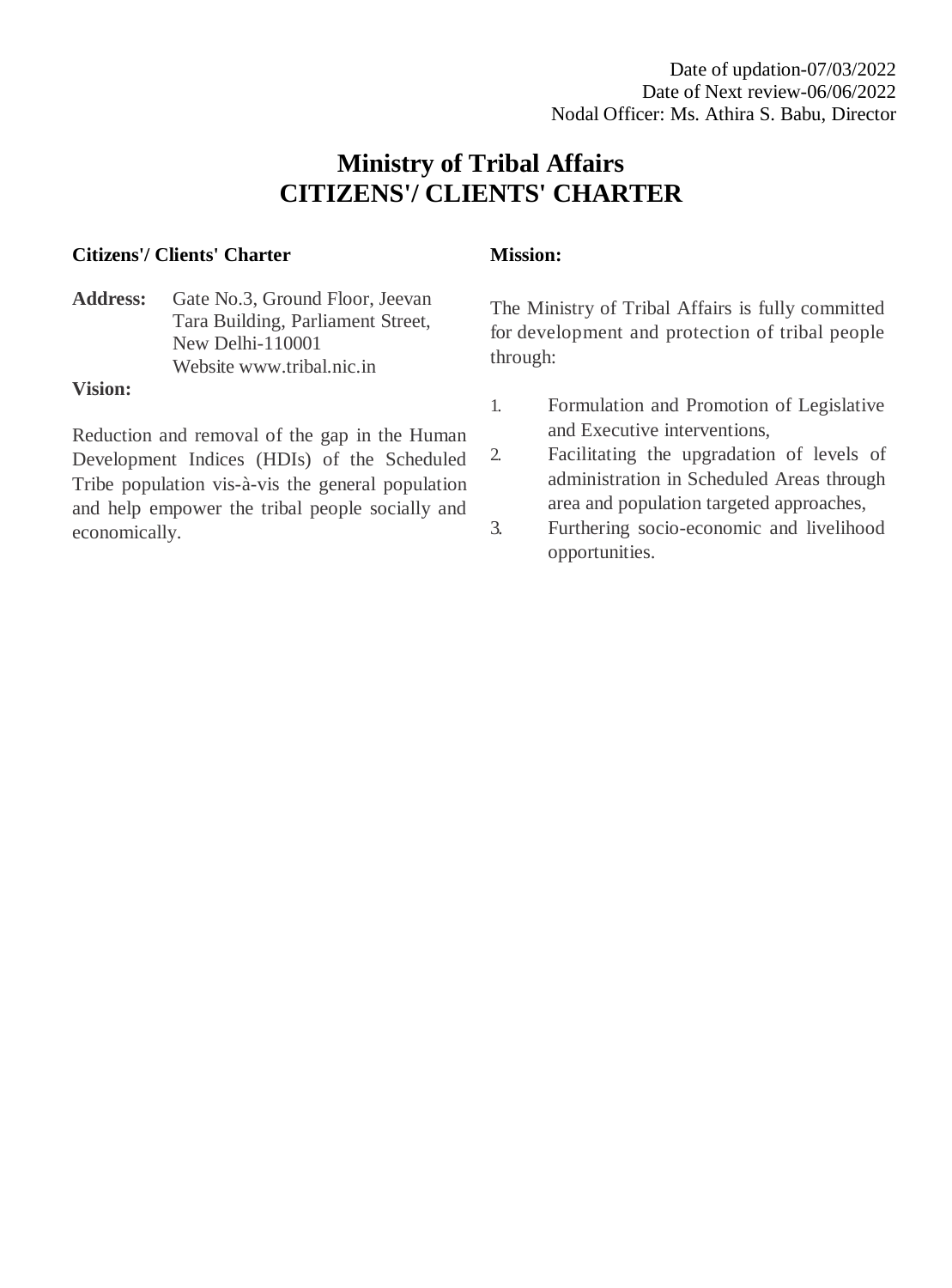## **Main Services / Transaction**

|           |                                                                                                                                                                                                                                                                                                                                                                |                         | <b>Responsible</b>                                       |                                                          |                              |                                                                                                                          |                                                                                                                                                            |          | <b>Fees</b> |     |
|-----------|----------------------------------------------------------------------------------------------------------------------------------------------------------------------------------------------------------------------------------------------------------------------------------------------------------------------------------------------------------------|-------------------------|----------------------------------------------------------|----------------------------------------------------------|------------------------------|--------------------------------------------------------------------------------------------------------------------------|------------------------------------------------------------------------------------------------------------------------------------------------------------|----------|-------------|-----|
| Sl.<br>N. | <b>Services / Transactions</b>                                                                                                                                                                                                                                                                                                                                 | Weight<br>$\frac{6}{6}$ | <b>Person</b><br>(Designation)                           | Email                                                    | <b>Mobile</b><br>(Phone No.) | <b>Process</b>                                                                                                           | <b>Document</b><br><b>Required</b>                                                                                                                         | Category | Mode        | Amt |
| 1.        | Release of financial<br>assistance to State<br>Governments under<br>Special Central<br>Assistance to the Tribal<br>Sub-Plan (SCA to TSS)                                                                                                                                                                                                                       | 30                      | Shri Nadeem<br>Ahmad, Under<br>Secretary                 | nadeem.ahma<br>d@nic.in                                  |                              | 011-23343708 (i) Inviting proposals<br>from State Governments<br>(ii) Submission of<br>proposals by State<br>Governments | (i) Proposals from State $N/A$<br>Governments<br>in<br>with<br>accordance<br>Scheme Guidelines and<br>subject<br>to<br>amount<br>allocated                 |          | N/A         | N/A |
|           | Grants under Article<br>$275(1)$ ,                                                                                                                                                                                                                                                                                                                             |                         | Shri Vaibhav<br>Goyal, Deputy<br>Secretary<br>Sh. Mukesh | vibhavgoyal.<br>ofb@ofb.gov<br>$\cdot$ in<br>kr.mukesh87 | $011 -$<br>23340470          | (iii)Holding of PAC<br>meetings<br>(iv) Approval by Project<br>Appraisal committee<br>(PAC) in the Ministry.             | (ii) UCs in respect of<br>releases made in the $N/A$<br>previous years,<br>(iii)<br>Physical<br>and<br>financial progress report<br>in respect of releases |          | N/A         | N/A |
|           | PVTG-Development of<br>Particularly Vulnerable<br>Tribal Groups (PVTGs).<br>a) Welfare and socio-<br>economic development<br>of target ST population<br>b) Skill development,<br>Income Generation for<br>target ST population.<br>c) Infrastructural<br>development in ST<br>dominated area.<br>d) Raising the level of<br>administration in tribal<br>areas. |                         | Kumar, Deputy<br>Secretary                               | @nic.in                                                  | $011 -$<br>23383303          | (v) Issue of Sanction<br>Release of I / II<br>instalment<br>(as<br>applicable)                                           | made in the previous<br>years,<br>(iv) Availability of Land,<br>where ever required.                                                                       | N/A      | N/A         | N/A |
|           | e) Strengthening of<br>institutions.                                                                                                                                                                                                                                                                                                                           |                         |                                                          |                                                          |                              |                                                                                                                          |                                                                                                                                                            |          |             |     |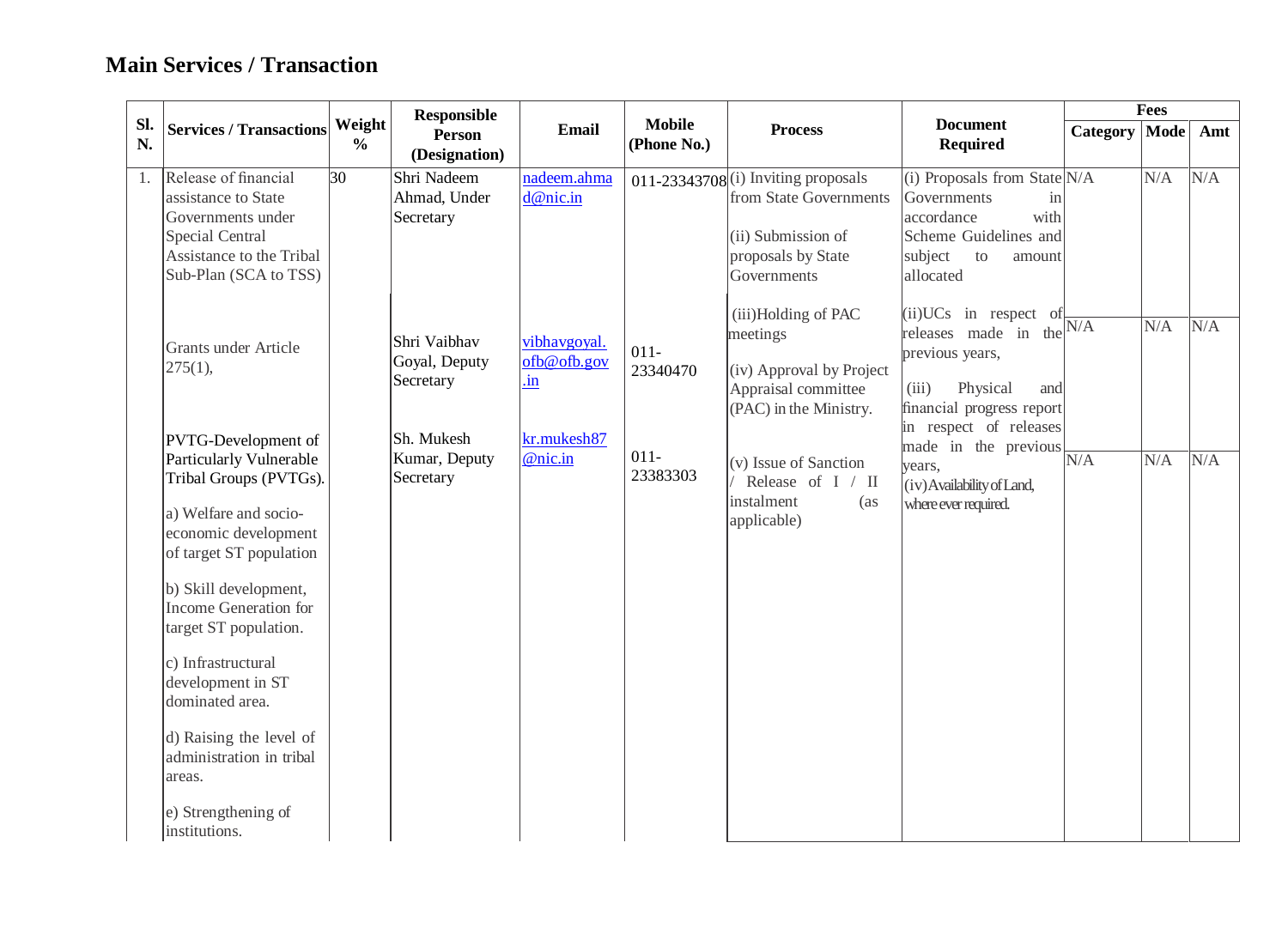|                |                                                                                                                                                                                                                                                                                                                                  |                         | <b>Responsible</b>                             |                                 |                              |                                                                                                                                                                                                                                                                                                                                                      |                                                                                                                                                                                                                                                                                                                                                                                                 |                 | <b>Fees</b> |     |
|----------------|----------------------------------------------------------------------------------------------------------------------------------------------------------------------------------------------------------------------------------------------------------------------------------------------------------------------------------|-------------------------|------------------------------------------------|---------------------------------|------------------------------|------------------------------------------------------------------------------------------------------------------------------------------------------------------------------------------------------------------------------------------------------------------------------------------------------------------------------------------------------|-------------------------------------------------------------------------------------------------------------------------------------------------------------------------------------------------------------------------------------------------------------------------------------------------------------------------------------------------------------------------------------------------|-----------------|-------------|-----|
| SI.<br>N.      | <b>Services / Transactions</b>                                                                                                                                                                                                                                                                                                   | Weight<br>$\frac{0}{0}$ | Person<br>(Designation)                        | Email                           | <b>Mobile</b><br>(Phone No.) | <b>Process</b>                                                                                                                                                                                                                                                                                                                                       | <b>Document</b><br><b>Required</b>                                                                                                                                                                                                                                                                                                                                                              | Category   Mode |             | Amt |
|                |                                                                                                                                                                                                                                                                                                                                  |                         |                                                |                                 |                              |                                                                                                                                                                                                                                                                                                                                                      |                                                                                                                                                                                                                                                                                                                                                                                                 |                 |             |     |
| $\overline{2}$ | Scholarships to ST<br>students.                                                                                                                                                                                                                                                                                                  | 20                      | Shri Manoj Kumar<br>Singh, Deputy<br>Secretary | Singh.mk@nic 011-<br>.in        | 23340270                     | (i) Inviting proposals from<br>Government/UTsStatement<br><b>State</b><br>through DBT portal.<br>ii)Scrutiny and approval accordance<br>$\log$<br>the<br>Authority in the Ministry $\ $ i) UCs in respect of<br>(ii) Issue of Sanction<br>Release of I / II<br>instalment (as applicable)<br>through PFMS.                                           | Proposals<br>οt<br>Expenditure from State<br>Governments/UTs<br>$\sin$<br>with<br>Competent Scheme Guidelines.<br>releases made in the<br>previous years.<br>iii)Financial<br>Management as per the<br>Department<br>of<br>Expenditure<br>proforma<br>dated 04.05.2020.<br>(iv)Compliance of new<br>procedure of<br>CSS<br>schemes as per<br>the<br><b>DOE</b><br>letter<br>dated<br>23.03.2021 | with $N/A$      | N/A         | N/A |
| 3              | Release of financial<br>assistance to State<br>Governments / UT<br>Administration for<br>conducting research,<br>seminars, workshops on<br>tribal related issues<br>including tribal<br>festivals.<br>Release of financial<br>assistance to State<br>Governments/UTs<br>Admin for Tribal<br><b>Research Institutes</b><br>(TRIs) | 10                      | Shri Rajender<br>Kumar, Director               | rajenderkumar<br>$.$ ofb@gov.in | $011-$<br>23383965           | i) Invitation of<br>proposals<br>i) Invite annual action<br>plans from the State<br>Governments<br>ii)Submission of<br>proposals by State<br>Government/UT<br>Administration.<br>iii)Scrutiny and<br>approval of the<br><b>Competent Authority</b><br>in the Ministry<br>iv) Issue of<br>Sanction/Release of<br>I/II instalments as per<br>schedule. | i) Proposal in<br>prescribed proforma<br>ii) State Government<br>Recommendation<br>iii) Audited statement<br>of account (for II and<br>final instalment)<br>iv) Utilisation<br>Certificate of previous<br>grant in prescribed<br>format.<br>v) List of managing<br>Committee<br>vi) List of Staff<br>vii) Registration                                                                          | N/A             | N/A         | N/A |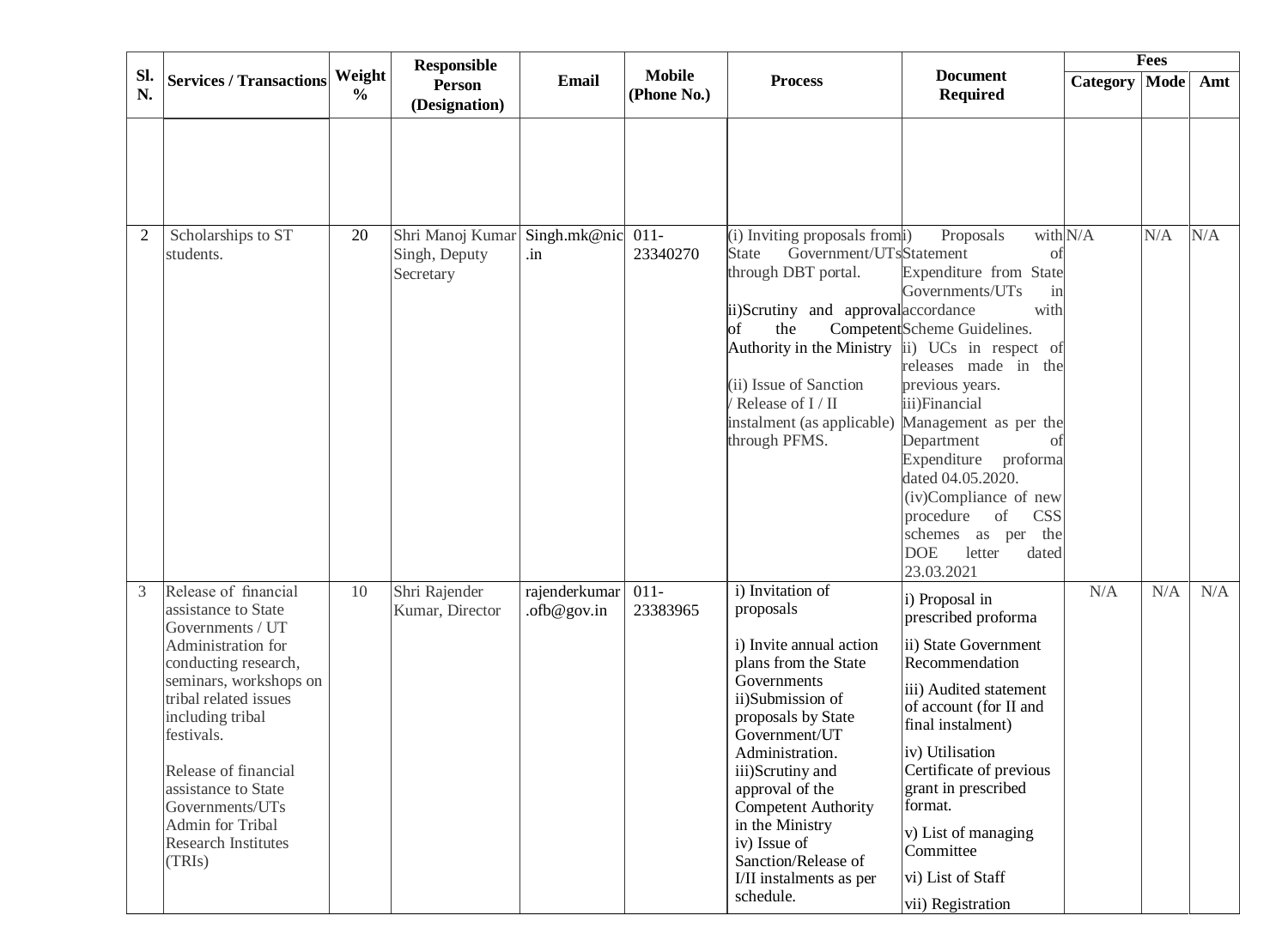|                |                                                                                              |                         | <b>Responsible</b>                                       |            |                              |                                                                                             |                                                                                                                  |                      | <b>Fees</b> |     |
|----------------|----------------------------------------------------------------------------------------------|-------------------------|----------------------------------------------------------|------------|------------------------------|---------------------------------------------------------------------------------------------|------------------------------------------------------------------------------------------------------------------|----------------------|-------------|-----|
| SI.<br>N.      | Services / Transactions                                                                      | Weight<br>$\frac{0}{0}$ | Person<br>(Designation)                                  | Email      | <b>Mobile</b><br>(Phone No.) | <b>Process</b>                                                                              | <b>Document</b><br><b>Required</b>                                                                               | <b>Category</b> Mode |             | Amt |
|                |                                                                                              |                         |                                                          |            |                              |                                                                                             | Certificate                                                                                                      |                      |             |     |
|                |                                                                                              |                         |                                                          |            |                              |                                                                                             | viii) Advance Surety<br>Bond                                                                                     |                      |             |     |
|                |                                                                                              |                         |                                                          |            |                              |                                                                                             | ix) Acceptance of<br>Terms and Conditions                                                                        |                      |             |     |
|                |                                                                                              |                         |                                                          |            |                              |                                                                                             | x) Bank authorization<br>letter.                                                                                 |                      |             |     |
| $\overline{4}$ | Release of financial<br>assistance for:-                                                     |                         | Shri Nadeem                                              | Nadeem.ahm | $011 -$                      | i) Submission of<br>proposals by State                                                      | A. TRIFED                                                                                                        | N/A                  | N/A         | N/A |
|                |                                                                                              | 5                       | Ahmad, Under<br>Secretary                                | ad@nic.in  | 23343708                     | Government along with                                                                       | i) Proposal                                                                                                      |                      |             |     |
|                | a) Support to Tribal<br>Cooperative Marketing<br>Development<br>Federation of India and      |                         |                                                          |            |                              | utilization certificates<br>(where due) as received<br>from the respective<br><b>STDCCs</b> | ii) Physical &<br>Financial performance<br>report.                                                               |                      |             |     |
|                | <b>State Level</b><br>Corporations.<br>b) Mechanism for                                      |                         |                                                          |            |                              | ii) Scrutiny and approval<br>of the Competent<br>Authority in the Ministry<br>and the IFD.  | iii) UCs in respect of<br>release made in<br>previous years.                                                     |                      |             |     |
|                | marketing of Minor<br>Forest produce (MFP)<br>through Minimum                                |                         |                                                          |            |                              | iii)Issue of<br>Sanction/Release of I/II<br>Instalment (as applicable) $\vert_{\Gamma}$     | <b>B.</b> STDCCs                                                                                                 |                      |             |     |
|                | Support Price (MSP)<br>and development of<br>value chain for MFP                             |                         |                                                          |            |                              |                                                                                             | Proposal/recommendat<br>ion of the State<br>Governments in the<br>prescribed format as<br>per scheme guidelines. |                      |             |     |
|                |                                                                                              |                         |                                                          |            |                              |                                                                                             | $\vert$ II) UCs in respect of<br>releases made in the<br>previous years.                                         |                      |             |     |
|                |                                                                                              |                         |                                                          |            |                              |                                                                                             | III) Physical progress<br>report of previous<br>year's grant.                                                    |                      |             |     |
| 5              | To provide inputs/<br>comments on the policy<br>documents/matters,<br>legislation proposals, | 10                      | Concerned<br>Divisions of the<br>Ministry as per<br>work |            |                              | i) Receipt of policy<br>documents, legislation<br>proposals, Cabinet<br>Notes, EFC          | $N/A$ .                                                                                                          | N/A                  | N/A         | N/A |
|                | <b>Cabinet Notes and EFC</b><br>Memoranda of various                                         |                         | distribution.                                            |            |                              | Memoranda, etc. from<br>various<br>Ministries/Department                                    |                                                                                                                  |                      |             |     |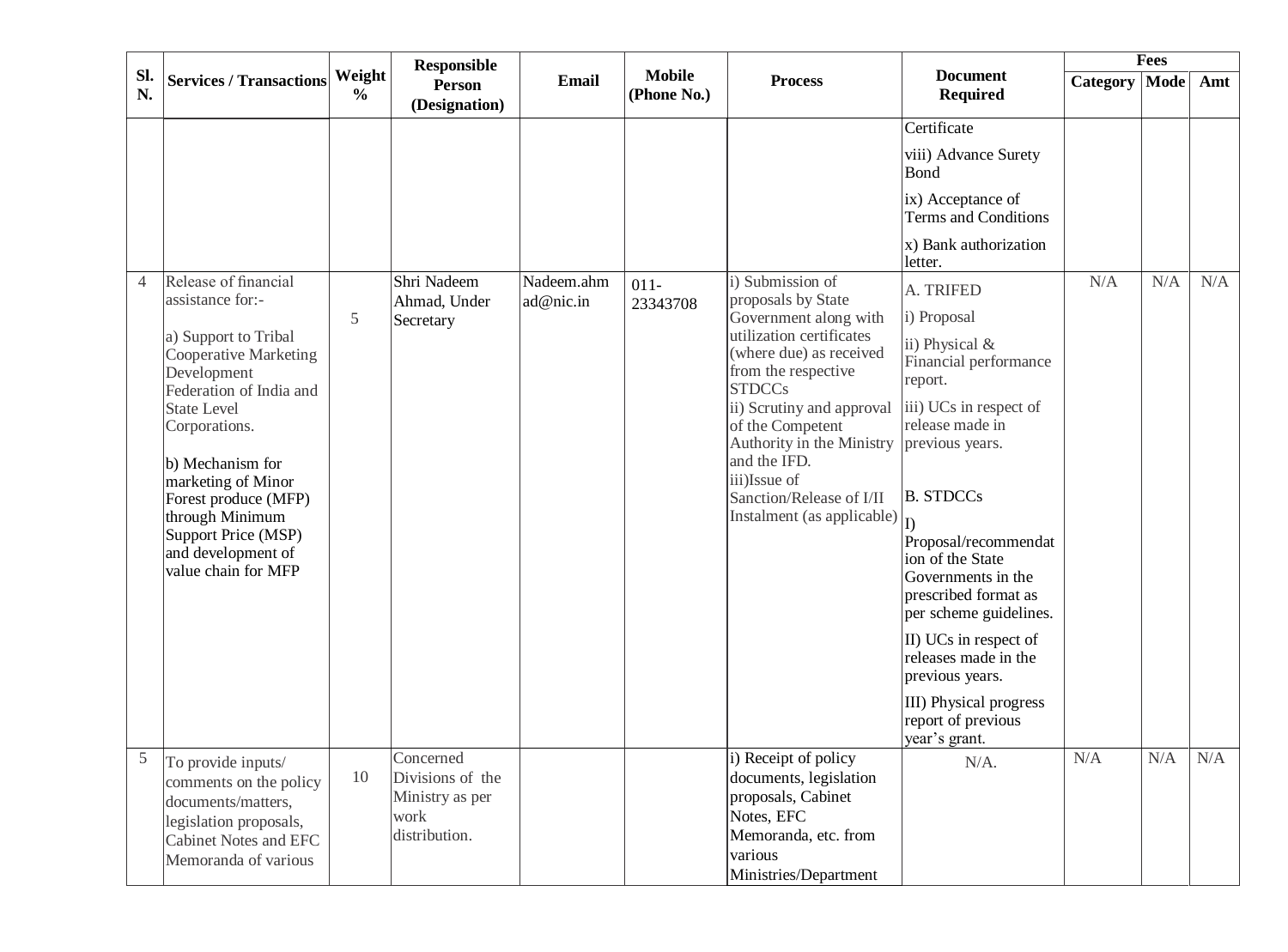|           |                                                                                                                                                                                                                                                                                                |                         | <b>Responsible</b>                                                                                        |                                                   |                              |                                                                                                                                                                                                                                                                                                                               |                                                                                                                    |          | <b>Fees</b> |     |
|-----------|------------------------------------------------------------------------------------------------------------------------------------------------------------------------------------------------------------------------------------------------------------------------------------------------|-------------------------|-----------------------------------------------------------------------------------------------------------|---------------------------------------------------|------------------------------|-------------------------------------------------------------------------------------------------------------------------------------------------------------------------------------------------------------------------------------------------------------------------------------------------------------------------------|--------------------------------------------------------------------------------------------------------------------|----------|-------------|-----|
| SI.<br>N. | <b>Services / Transactions</b>                                                                                                                                                                                                                                                                 | Weight<br>$\frac{0}{0}$ | <b>Person</b><br>(Designation)                                                                            | <b>Email</b>                                      | <b>Mobile</b><br>(Phone No.) | <b>Process</b>                                                                                                                                                                                                                                                                                                                | <b>Document</b><br><b>Required</b>                                                                                 | Category | <b>Mode</b> | Amt |
|           | Central line Ministries /<br>Departments, in order to<br>safeguard the interests<br>of STs.                                                                                                                                                                                                    |                         |                                                                                                           |                                                   |                              | ii) In-depth study,<br>consulting relevant<br>literature, analysis,<br>evaluation of its impact<br>on the tribals and<br>formulation of opinion<br>with the approval of<br>Competent Authority,<br>iii) Communicating<br>views of MoTA to the<br>concerned<br>Ministry/Department.                                            |                                                                                                                    |          |             |     |
| 6         | To represent the<br>interest of STs through<br>suggestions / Policy<br>inputs in the meeting<br><sub>of</sub><br>various Working<br>Groups, Expert Groups,<br><b>Task Forces and</b><br>Governing Councils<br>constituted<br>in various Central<br>Ministries / Departments<br>and NITI Aayog. | 10                      | Concerned<br>Divisions<br>of the<br>Ministry as<br>per work<br>distribution                               |                                                   |                              | i) Receipt of Agenda<br>items from the Working<br>Groups, Expert Groups,<br>Task Forces, Governing<br>Councils of various<br>Ministries<br>Departments and NITI<br>Aayog<br>ii) In-depth study<br>consulting relevant<br>literature, analysis and<br>formulation of our views<br>iii) Presenting our views<br>in the meetings | N/A                                                                                                                | N/A      | N/A         | N/A |
|           | Redressal and disposal<br>of complaints /<br>grievances of<br>employees / services<br>providers to the<br>Ministry                                                                                                                                                                             | 10                      | Ms. Athira AS<br>Babu, Director<br>Shri A.K. Singh,<br>Joint Secretary,<br>(Nodal Appellate<br>Authority) | athira.babu@g<br>ov.in<br>singh.ak2862@<br>nic.in | 23340272<br>23340468         | i) Receipt of grievance<br>ii) Examination and<br>necessary remedial<br>action<br>iii) Reply to applicant                                                                                                                                                                                                                     | N/A<br>Supporting<br>documents/orders                                                                              | N/A      | N/A         | N/A |
| 8         | Releases of financial<br>assistance to VOs /<br>NGOs for residential /<br>non-residential / health<br>Vocational training                                                                                                                                                                      | 5                       | Sh. K. Chandra<br>Sekhar                                                                                  | Kotamraju.cs<br>@nic.in                           | $011-$<br>23380068           | i) Submission of<br>proposals by NGOs<br>through State Govt. /<br>UT Administration<br>ii) Scrutiny of proposals                                                                                                                                                                                                              | i) Application Form,<br>ii) State Government<br>Recommendation,<br>iii) Inspection Report<br>counter-signed by the | N/A      | N/A         | N/A |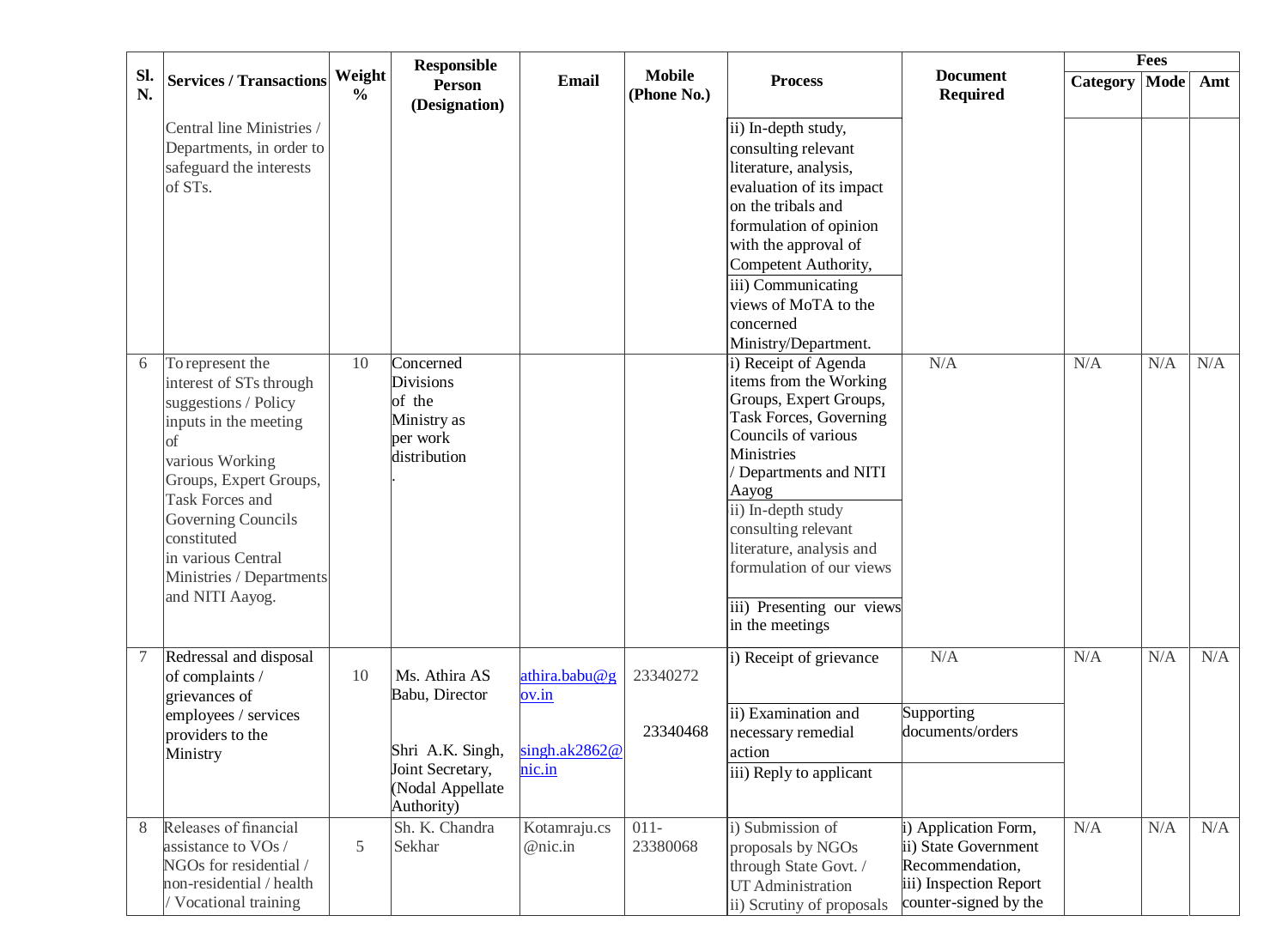|           |                                |                         | <b>Responsible</b>             |       |                              |                          |                                    |                 | <b>Fees</b> |     |  |
|-----------|--------------------------------|-------------------------|--------------------------------|-------|------------------------------|--------------------------|------------------------------------|-----------------|-------------|-----|--|
| SI.<br>N. | <b>Services / Transactions</b> | Weight<br>$\frac{0}{0}$ | <b>Person</b><br>(Designation) | Email | <b>Mobile</b><br>(Phone No.) | <b>Process</b>           | <b>Document</b><br><b>Required</b> | Category   Mode |             | Amt |  |
|           | projects, etc                  |                         |                                |       |                              | and release of grants in | District Collector,                |                 |             |     |  |
|           |                                |                         |                                |       |                              | eligible cases.          | iv) Budget Estimates,              |                 |             |     |  |
|           |                                |                         |                                |       |                              |                          | $\vert$ > Audited statement of     |                 |             |     |  |
|           |                                |                         |                                |       |                              |                          | Accounts,                          |                 |             |     |  |
|           |                                |                         |                                |       |                              |                          | vi) Utilisation                    |                 |             |     |  |
|           |                                |                         |                                |       |                              |                          | Certificate of previous            |                 |             |     |  |
|           |                                |                         |                                |       |                              |                          | grant in prescribed                |                 |             |     |  |
|           |                                |                         |                                |       |                              |                          | format,                            |                 |             |     |  |
|           |                                |                         |                                |       |                              |                          | vii) List of Managing              |                 |             |     |  |
|           |                                |                         |                                |       |                              |                          | Committee,                         |                 |             |     |  |
|           |                                |                         |                                |       |                              |                          | viii) List of Staff,               |                 |             |     |  |
|           |                                |                         |                                |       |                              |                          | ix) List of beneficiaries,         |                 |             |     |  |
|           |                                |                         |                                |       |                              |                          | x) Annual Report,                  |                 |             |     |  |
|           |                                |                         |                                |       |                              |                          | xi) Registration                   |                 |             |     |  |
|           |                                |                         |                                |       |                              |                          | Certificate, Rules & Bye           |                 |             |     |  |
|           |                                |                         |                                |       |                              |                          | Laws, (need not be                 |                 |             |     |  |
|           |                                |                         |                                |       |                              |                          | submitted in case of               |                 |             |     |  |
|           |                                |                         |                                |       |                              |                          | renewal proposal),                 |                 |             |     |  |
|           |                                |                         |                                |       |                              |                          | xii) Up to date rent               |                 |             |     |  |
|           |                                |                         |                                |       |                              |                          | agreement / rent                   |                 |             |     |  |
|           |                                |                         |                                |       |                              |                          | assessment certificate,            |                 |             |     |  |
|           |                                |                         |                                |       |                              |                          | xiii) Advance Surety               |                 |             |     |  |
|           |                                |                         |                                |       |                              |                          | Bond,                              |                 |             |     |  |
|           |                                |                         |                                |       |                              |                          | xiv) Acceptance of                 |                 |             |     |  |
|           |                                |                         |                                |       |                              |                          | Terms and conditions,              |                 |             |     |  |
|           |                                |                         |                                |       |                              |                          | xv) Authorisation letter,          |                 |             |     |  |
|           |                                |                         |                                |       |                              |                          | xvi) copy of the bank              |                 |             |     |  |
|           |                                |                         |                                |       |                              |                          | transaction of the pass            |                 |             |     |  |
|           |                                |                         |                                |       |                              |                          | book maintained for the            |                 |             |     |  |
|           |                                |                         |                                |       |                              |                          | project.                           |                 |             |     |  |
|           |                                |                         |                                |       |                              |                          |                                    |                 |             |     |  |

Amt. : Amount, N/A : Not Applicable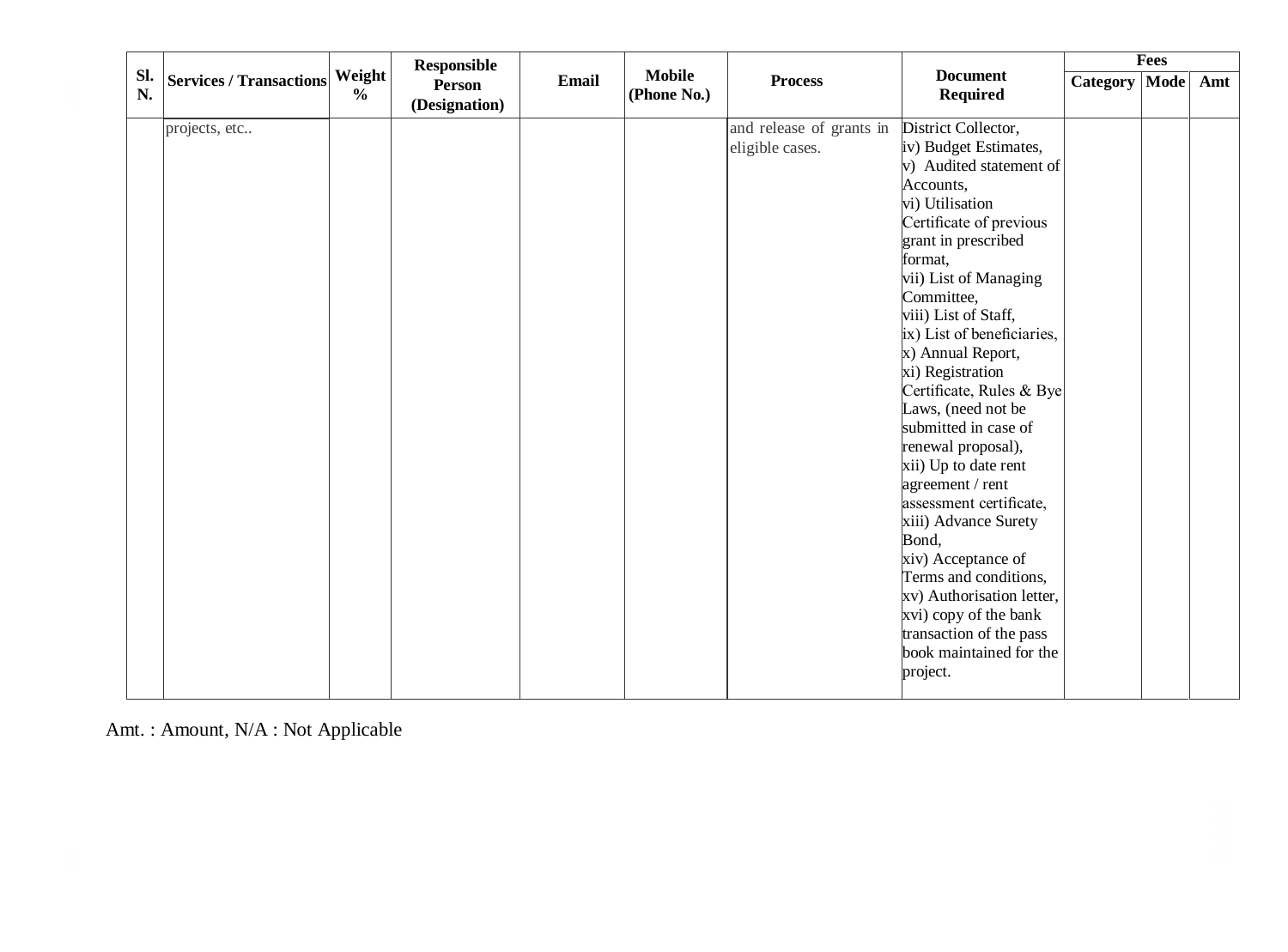## **Service Standards**

| S.<br>No       | <b>Services / Transactions</b>                                                                                                                                                                                                                     | Weight | <b>Success</b><br><b>Indicators</b> | <b>Service</b><br><b>Standard</b> | Unit | Data<br><b>Source</b> |
|----------------|----------------------------------------------------------------------------------------------------------------------------------------------------------------------------------------------------------------------------------------------------|--------|-------------------------------------|-----------------------------------|------|-----------------------|
|                | Release of financial assistance to State Governments<br>for:                                                                                                                                                                                       | 20.0   | Time                                | 40                                | days | Ministry<br>Records   |
|                | a) Welfare and socio-economic development of target<br>ST population,                                                                                                                                                                              |        |                                     |                                   |      |                       |
|                | b) Skill development, Income Generation amongst<br>target ST population,                                                                                                                                                                           |        |                                     |                                   |      |                       |
|                | c) Infrastructural development in ST dominated area,                                                                                                                                                                                               |        |                                     |                                   |      |                       |
|                | d) Raising the level of administration in tribal areas,                                                                                                                                                                                            |        |                                     |                                   |      |                       |
|                | e) Strengthening of institutions.                                                                                                                                                                                                                  |        |                                     |                                   |      |                       |
| $\overline{2}$ | Release of financial assistance to State Governments /<br>UT Administration for :-                                                                                                                                                                 | 15.0   | Time                                | 45                                | days | Ministry<br>Records   |
|                | a) Educational facilities by way of hostels and<br>residential schools for ST students,                                                                                                                                                            |        |                                     |                                   |      |                       |
|                | b) Scholarships at the Post Matric stage to ST<br>students.                                                                                                                                                                                        |        |                                     |                                   |      |                       |
| 3              | Release of financial assistance to State Governments<br>UT<br>Administration for the socio-economic<br>development of Particularly Vulnerable<br>Tribal<br>Groups (PVTGs), the most vulnerable section<br>amongst scheduled tribes,                | 15.0   | Time                                | 45                                | days | Ministry<br>Records   |
| $\overline{4}$ | Release of financial assistance to State Governments<br>UT Administration for:-<br>a) Conducting research, seminars, workshops on<br>tribal related issues,<br>b) Tribal festivals.                                                                | 10.0   | Time                                | 45                                | days | Ministry<br>Records   |
| 5              | Release of financial assistance for:-                                                                                                                                                                                                              | 5.0    | Time                                | 45                                | days | Ministry              |
|                | Support to Tribal Cooperative Marketing<br>Development Federation of India and State Level<br>Corporations                                                                                                                                         |        |                                     |                                   |      | Records               |
| 6              | To provide inputs/comments on the policy documents<br>/ matters, legislation proposals, Cabinet Notes and<br>EFC Memoranda of various Central line Ministries<br>/Departments, in order to safeguard the interests of<br>STs.                      | 10.0   | Time                                | 25                                | days | Ministry<br>Records   |
| 7              | To represent the interests of STs through suggestions<br>policy inputs in the meetings of various Working<br>Groups, Expert Groups, Task Forces and Governing<br>Councils constituted in various Central Ministries<br>Departments and Niti Aayog. | 10.0   | Time                                | N/A                               | days | Ministry<br>Records   |
| 8              | Redressal and disposal of complaints / grievances of<br>employees / services providers to the Ministry                                                                                                                                             | 10.0   | Time                                | 30                                | days | Ministry<br>Records   |
| $\overline{9}$ | Release of financial assistance to VOs / NGOs for<br>residential / non-residential / health, vocational<br>training, projects, etc.                                                                                                                | 5.0    | Time                                | 90                                | days | Ministry<br>Records   |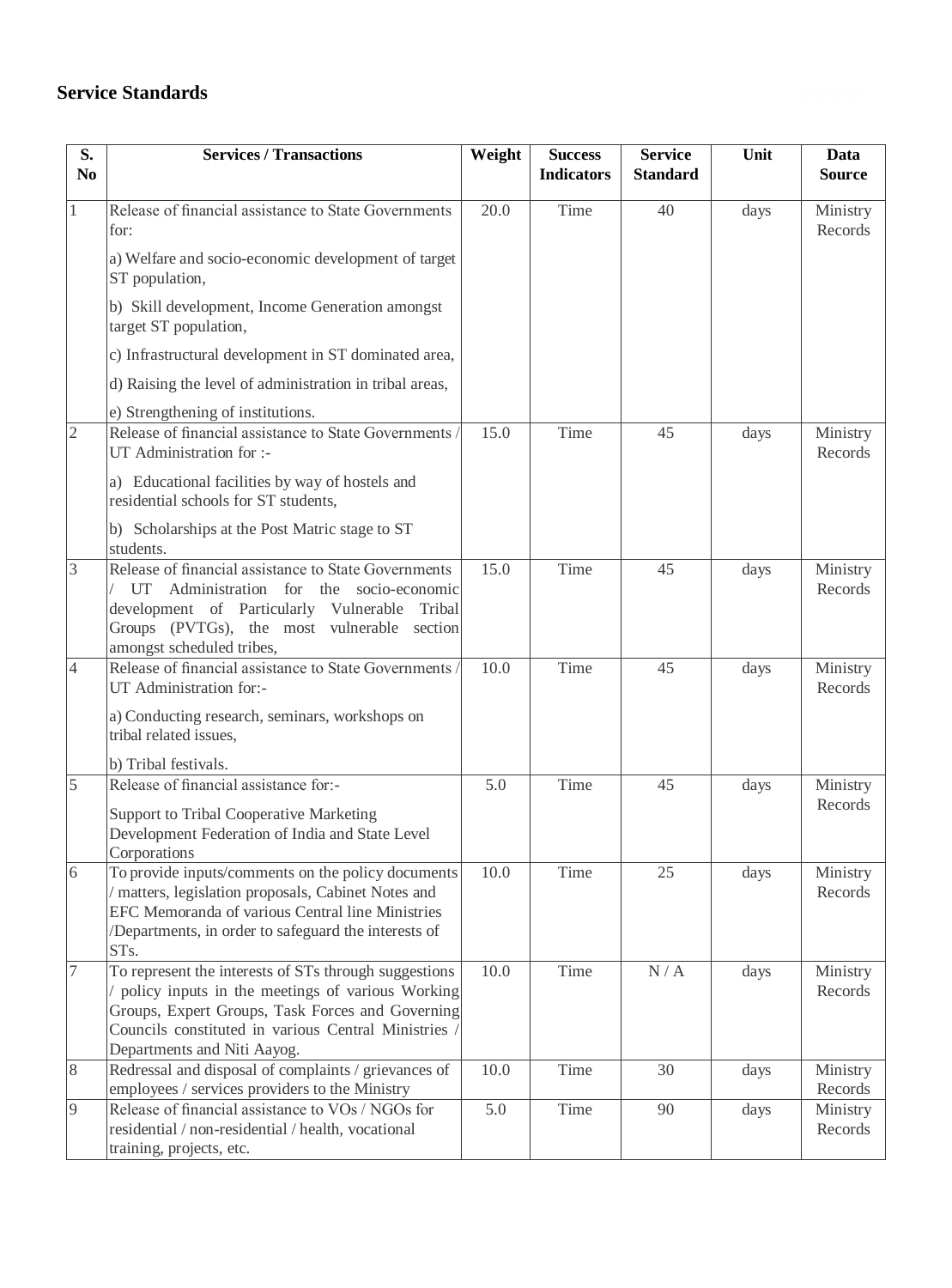### **Grievance Redress Mechanism Website/url to lodge<http://pgportal.gov.in/>**

| S.No | <b>Name of the Public Grievance Officer</b>                                                                                                                                                                                                                 | <b>Helpline</b> | Email                       |
|------|-------------------------------------------------------------------------------------------------------------------------------------------------------------------------------------------------------------------------------------------------------------|-----------------|-----------------------------|
|      | Ms Athira S Babu, Director                                                                                                                                                                                                                                  | 011-23340272    | athira.babu@gov.in          |
|      | Shri A.K. Singh, Joint Secretary, (Nodal Appellate<br>Authority)                                                                                                                                                                                            | 011-23340468    | singh.ak $2862@$ nic.in     |
| 2    | Shri Anupam Trivedi, Exe. Dir., TRIFED                                                                                                                                                                                                                      | 94064 03962     | anupam@tribesindia.com      |
| 3    | <b>NSTFDC</b><br>Shri M. K. Brahma GM (Proj., P&V and OL) (for the states of<br>Gujarat, Rajasthan, Jammu & Kashmir, Himachal Pradesh,<br>Uttarakhand, West Bengal, Odisha, Bihar, Uttar Pradesh,<br>Jharkhand, Dadra & Nagar Haveli and Andaman & Nicobar) | 011-26177042    | mkbrahma2007@rediffmail.com |
|      | Shri Rajan J. Kachhap DGM (Proj.) (for the states of Chhattisgarh,<br>Goa, Madhya Pradesh, Manipur, Nagaland, Sikkim, Arunachal<br>Pradesh, Assam, Meghalaya, Mizoram, Tripura and Maharashtra)                                                             | 011-26177046    | rajanstfdc@gmail.com        |
|      | Shri S. N. GalgotiaGM(Proj. & MIS) (Andhra Pradesh, Karnataka,<br>Kerala, Lakshadweep, Tamil Nadu and Telangana)                                                                                                                                            | 011-26180980    | sudhirgalgotia@gmail.com    |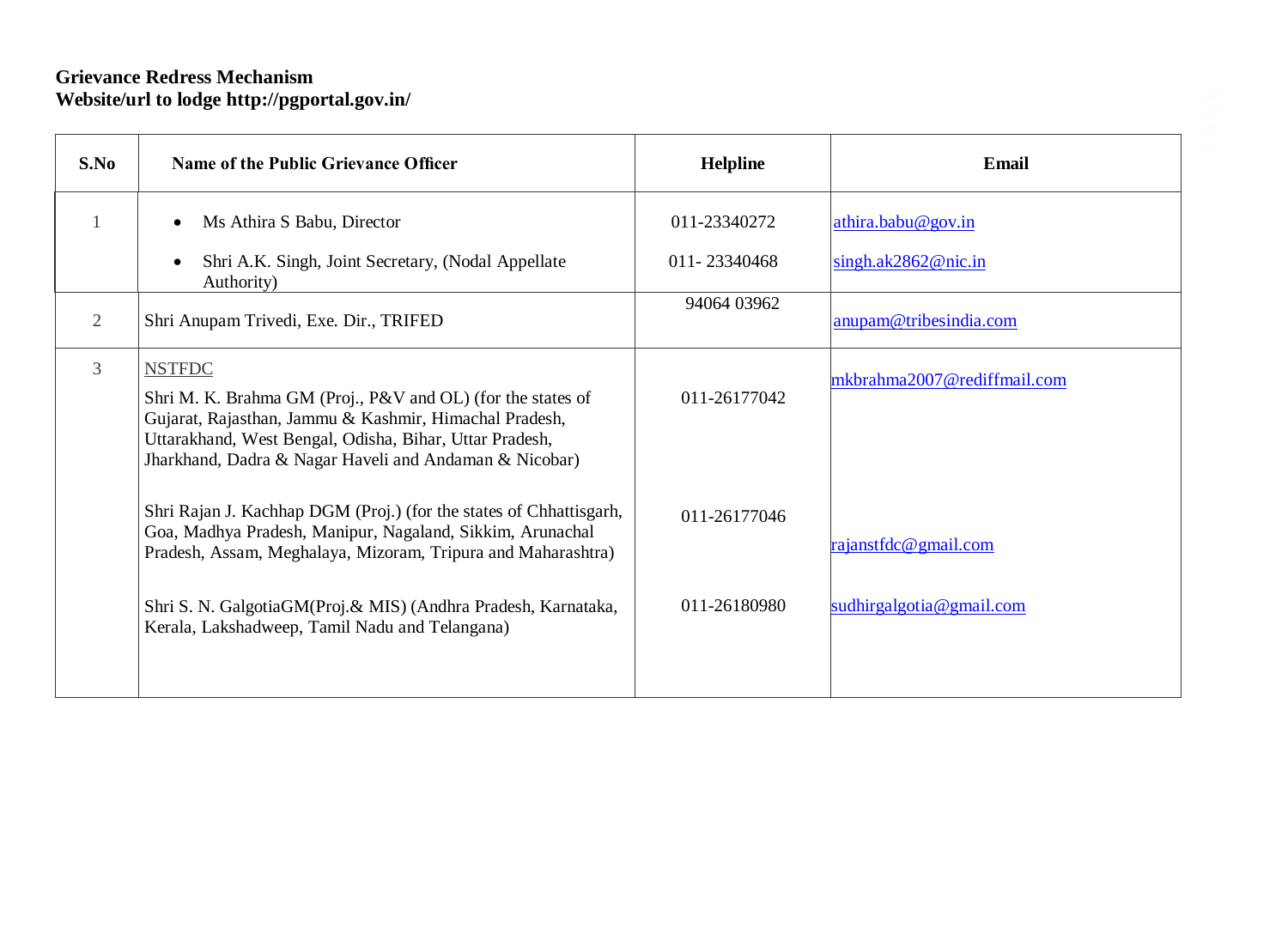### **List of Stakeholders / Clients**

| S.No.          | <b>Stakeholders / Clients</b>                                                            |
|----------------|------------------------------------------------------------------------------------------|
| $\mathbf{1}$   | Central / State, Ministries / Departments dealing with socio-economic development of STs |
| $\overline{2}$ | Central / State Government Bodies                                                        |
| 3              | Institutions (UGC / Educational Institutions)                                            |
| 4              | Tribal Cooperative Marketing Development Federation of India Limited (TRIFED)            |
| 5              | National Scheduled Tribes Finance & Development Corporation (NSTFDC)                     |
| 6              | State Tribal Development Cooperative Corporations (STDCCs)                               |
| 7              | Tribal Research Institutes (TRIs)                                                        |
| 8              | Non-Government Organisations (NGOs)                                                      |
| 9              | National Commission for Scheduled Tribes (NCST)                                          |
| 10             | <b>State Scheduled Tribes Commissions</b>                                                |
| 11             | Citizens                                                                                 |